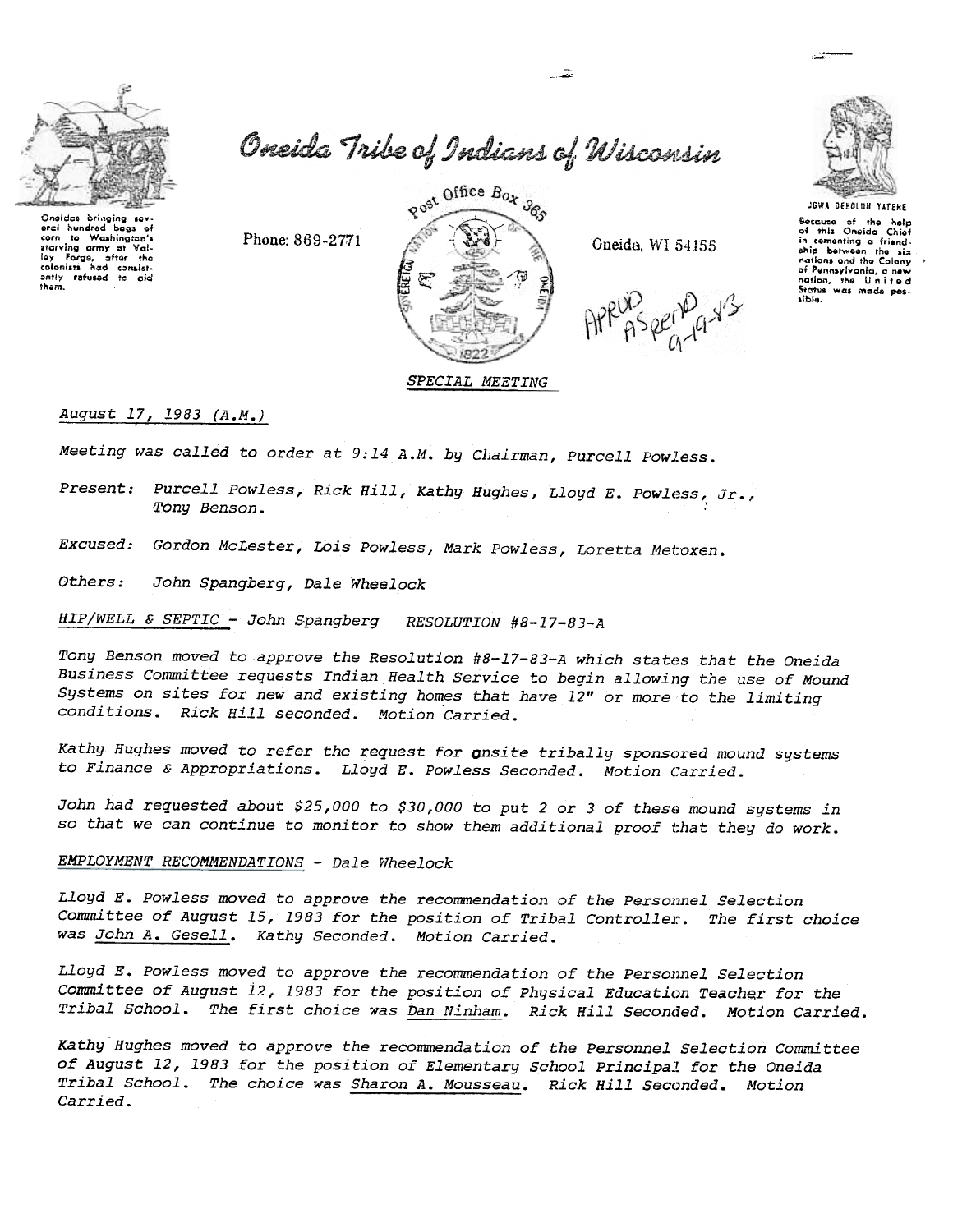neida Tribe of Indians of Wiscons Special Meeting - August 17, 1983<br>Page  $2$ Page  $2<sup>-</sup>$ 

. Kathy Hughes moved to approve the recommendation of the Personnel Selection Committee of August 12,1983 for the position of Part-Time Library Assistant. The first choice was Judy Cornelius. Lloyd E. Powless Seconded. Motion Carried.

-

### RECOMMENDATION FOR HARRIET REITER TO RNIP RULES COMMITTEE

At the Indian Advisory Committee Percy attended they have to have a Rules Committee to address the RNIP new legislation. Rick Hill made a motion to delegate Harriet Reiter to the Rules Committee on Social Services. Tony Seconded. Rick Hill amended his motion to include Tony Benson as the alternate. Motion Carried..

### FINANCE & APPROPRIATIONS

Tony Benson moved to approve the recommendation to approve the 83-220 Headstart Fy'84 Proposal with a contribution of \$8,999 from General Fund. Kathy Hughes seconded. Motion Carried.

Tony Benson moved to approve the recommendation to approve the 638 Records Management modification requesting extension to December 31, 1983 and line item budget modification. Lloyd Powless Seconded. Motion Carried.

Kathy Hughes moved to approve the recommendation to approve fund request for the Tribal Picnic to be held September 5, 1983 to be sponsored by the Recreation Program, less the amount of \$702.00 which was budgeted for Trophies and Award Jackets. Lloyd Powless Seconded. Motion Carried.

- (4) Kathy moved to approve the recommendation to approve Indirect: Cost BIA modification to reflect contract increases. Lloyd Seconded. Motion Carried.
- (5) Tony Benson moved to approve the recommendation to approve Judy McDaniel financial assistance request to attend Alumni meeting in Sante Fe, N.M. to approve \$275.00 amount. Kathy seconded. Motion Carried.

### COMPREHENSIVE HEALTH CARE RESOLUTION #8-17-83-B

Kathy moved to approve Resolution #8-17-83-B, that the Oneida Tribe of Indians of Wisconsin objects to the Implementation Plan developed by the recommendations from the Task Force on contract health services and further that the Oneida Tribe of Indians of Wisconsin will determine and deliver the health care needs of its members and their families. Lloyd Seconded. Motion Carried.

Kathy requested meeting on Tuesday, August 23, 1983 at 9:00 a.m. for the Tribal school positions.

#### ANNA JOHN REQUEST

Kathy Hughes moved to approve the appointment of Anna John to the newly organized Commission of the Area Agency on Aging District III. Rick Hill Seconded. Motion Carried.

### OTDC

James pressentine referred to some bills that Detrie Construction had given to him for signature of Van Roy Thomas. Discussion on procedures for paying of the bills for